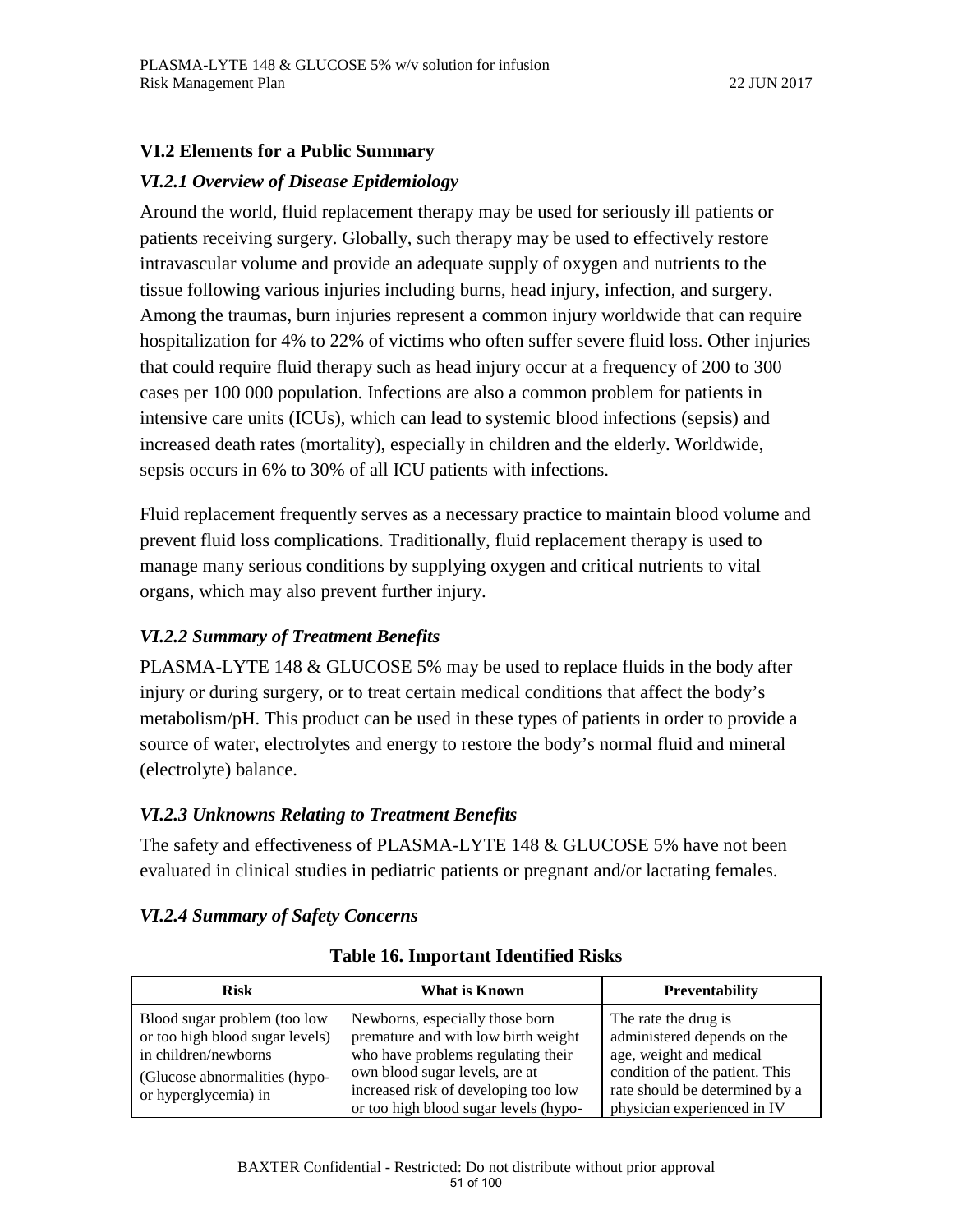| <b>Risk</b>          | What is Known                                                        | <b>Preventability</b>                   |  |
|----------------------|----------------------------------------------------------------------|-----------------------------------------|--|
| pediatrics/newborns) | or hyperglycemia) when treated with<br>IV fluids that contain sugar. | fluid therapy for<br>children/newborns. |  |

#### **Table 16. Important Identified Risks**

## **Table 17. Important Potential Risks**

| <b>Risk</b>                                                                                                                  | What is Known                                                                                                                                                                                                                                                             |
|------------------------------------------------------------------------------------------------------------------------------|---------------------------------------------------------------------------------------------------------------------------------------------------------------------------------------------------------------------------------------------------------------------------|
| Nervous system complications in<br>patients with stroke or head<br>injury, caused by high blood<br>sugar levels              | Patients who are treated with IV solutions that contain sugar may<br>develop blood sugar levels that are higher than normal. A high blood<br>sugar level (hyperglycemia) has been known to worsen nervous<br>system complications in patients with stroke or head injury. |
| (Hyperglycemia-induced<br>worsening of neurological status<br>in patients with cerebrovascular<br>events and/or head trauma) |                                                                                                                                                                                                                                                                           |

## *VI.2.5 Summary of Risk Minimization Measures by Safety Concern*

All medicines have a summary of product characteristics (SmPC) which provides physicians, pharmacists, and other healthcare professionals with details on how to use the medicine, the risks, and recommendations for minimizing them. An abbreviated version of the SmPC in lay language is provided in the form of the package leaflet. The warnings and precautions in these documents are known as routine risk minimization measures. For PLASMA-LYTE 148 & GLUCOSE 5%, these routine risk minimization measures are considered sufficient.

# *VI.2.6 Planned Post-authorization Development Plan*

There are currently no planned post-authorization development studies for PLASMA-LYTE 148 & GLUCOSE 5%.

*Studies which are a Condition of the Marketing Authorization* 

Not applicable.

## *VI.2.7 Summary of Changes to the Risk Management Plan Over Time*

This is the first RMP in the EU for PLASMA-LYTE 148 & GLUCOSE 5%.

| Version | Date        | <b>Safety Concern</b>                                   | <b>Comment</b>                                                             |
|---------|-------------|---------------------------------------------------------|----------------------------------------------------------------------------|
|         | 22 JUN 2017 | Glucose abnormalities<br>(hypo- or<br>hyperglycemia) in | Included as an important<br>identified risk in the first<br>version of the |

## **Table 18. Major Changes to the Risk Management Plan Over Time**